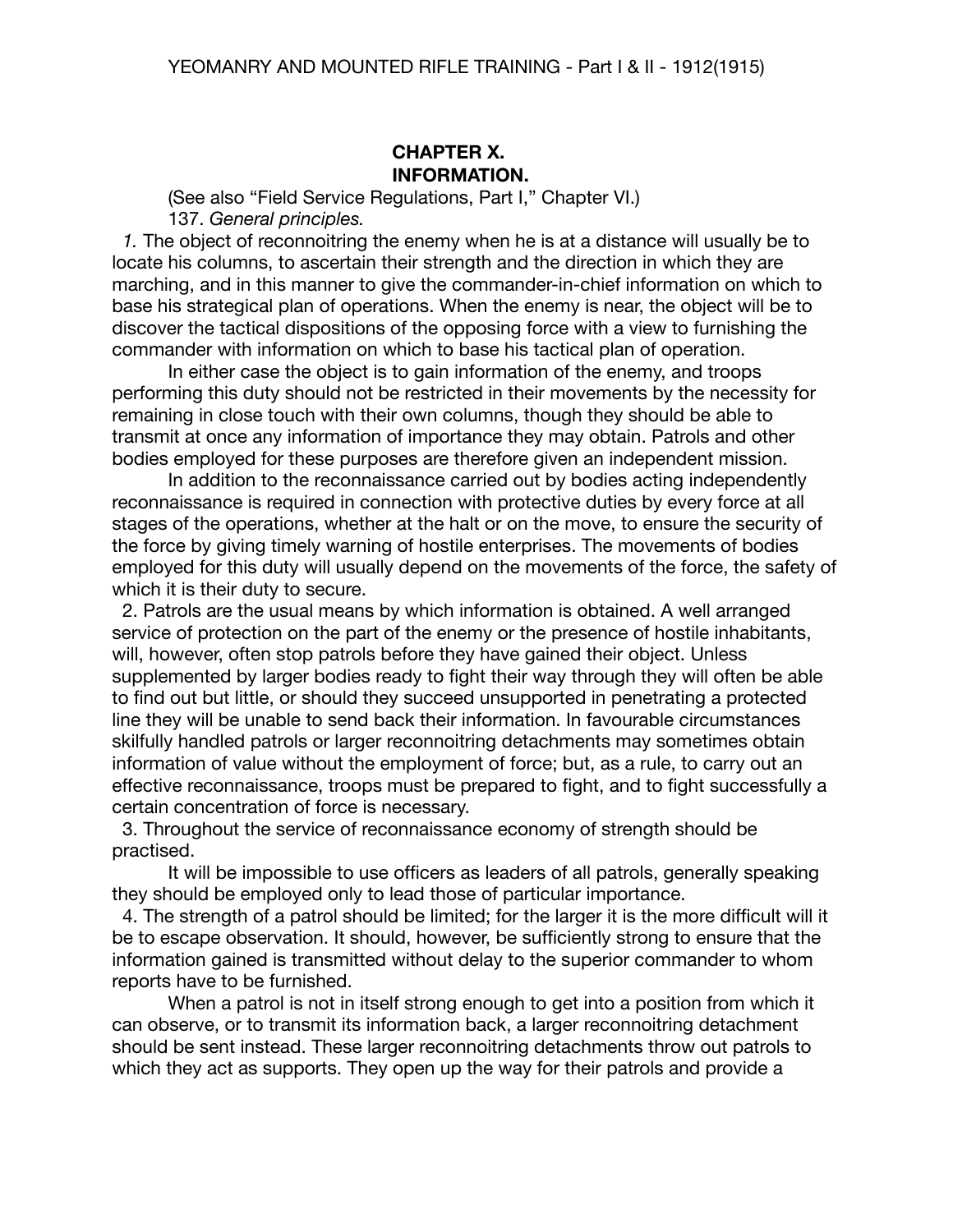refuge for them. They collect information themselves by taking prisoners and seizing telegraph offices, &c. They also act as collecting stations for information; and keep communication with the forces in rear.

Their size will depend largely on the number of patrols they have to furnish; the distances they have to go; the resistance they are likely to meet from the enemy; and the attitude of the inhabitants.

It is obvious, therefore, that their size cannot be fixed by rule, but must always be considered with reference to the task they have to perform and the conditions under which they have to work.

 5. No commander should ever move or remain halted without taking steps to ascertain if hostile troops are near and if so what they are doing.

 6. Every reconnoitring detachment should endeavour to keep touch with that portion of the enemy's forces it has been sent to reconnoitre until the moment when it has information from superior authority that its mission is over.

#### 138. *The conduct of patrols.*

 1. Patrols like all other bodies of mounted troops should move in bounds, covering the distance between good positions rapidly.

 2. They should adopt such formations that if surprised by the enemy they cannot all be captured. Sometimes it may be advantageous to extend laterally; at others, when for instance the patrol is marching down a road with high fences on both sides, it may be better to extend from front to rear.

 3. Protection should be arranged on all sides, as is the case with all bodies of troops of whatever size. As advanced guard two men may often be pushed ahead of the patrol. The flanks and rear may often be pushed ahead of the patrol. The flanks and rear may often be sufficiently protected if different men riding with the patrol are made responsible for keeping a look out on each flank and to the rear, both when the patrol is moving and when halted.

 4. Patrols employed upon protective duties should usually carry their rifles drawn ready for use in order that in case of attack or ambush early information may be conveyed to the troops in the vicinity.

 5. Any place likely to harbour an ambush, such as a wood, ravine, or village, if it cannot be avoided, must be approached with caution. Scouts should be sent forward and round it before the whole patrol approaches within close range. It is usually best for advanced scouts to move quickly when near such a position, so as to discover the presence of any enemy concealed in or behind the position. By moving fast the risk of being hit by the fire from an ambush is lessened.

 6. When in the vicinity of the enemy patrols should vary the direction of their march when they get under cover, so that they emerge from the cover at a place where they are not expected by the enemy. In this way they reduce the risk of capture.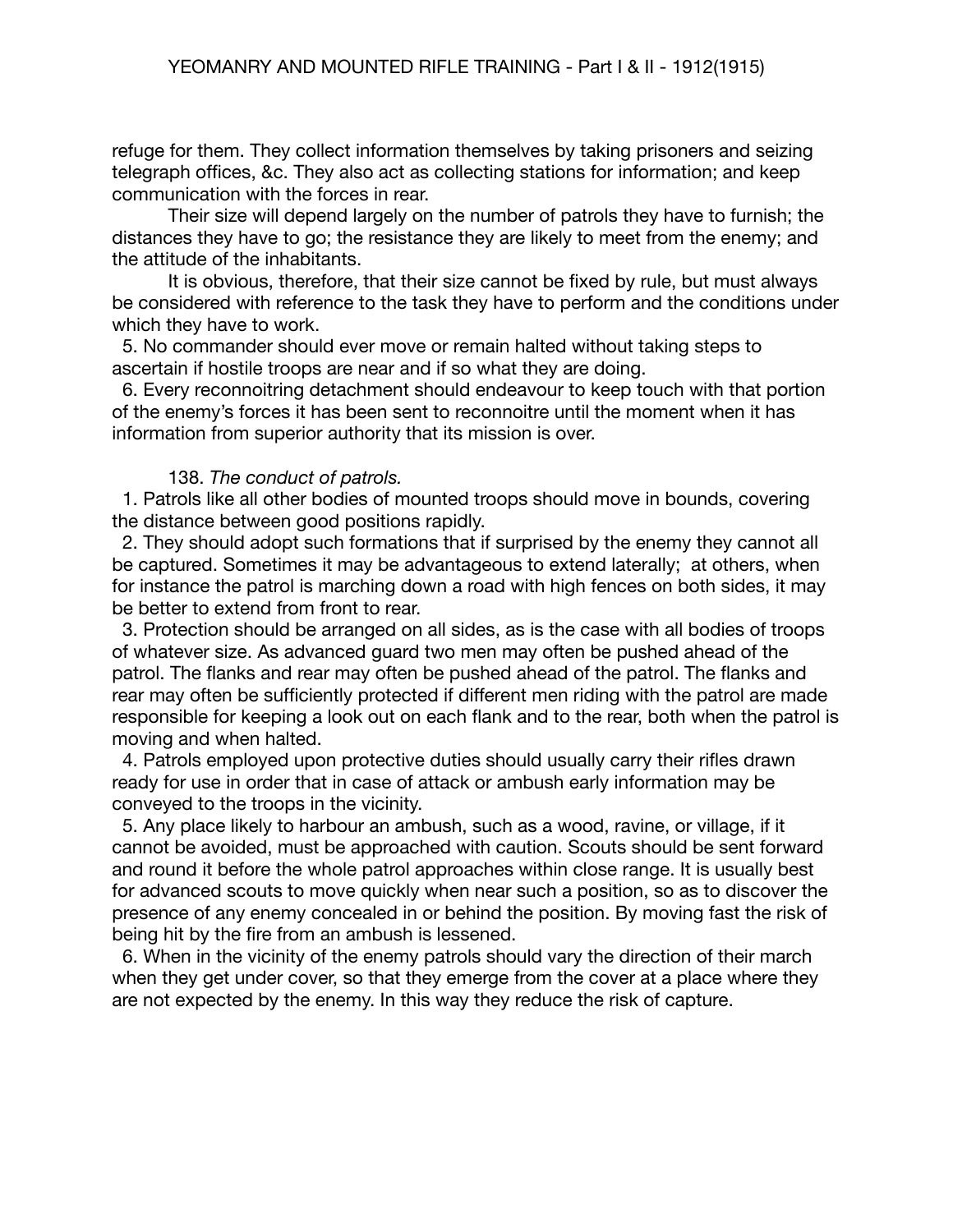### 139. *Gaining information.*

1. Information may be gained by personal observation of the enemy; by questioning the inhabitants, prisoners and others; by tapping telegraph wires, taking letters and newspapers from the post offices; or by observation of tracks, dust, fires, deserted camp-grounds, uniforms, &c.

 2. In questioning prisoners and hostile inhabitants it is as well that each should be examined out of the hearing of the others. The questioner should endeavour to lead them to suppose that he knows more than he really does about the subject, and give the impression that to many of his questions he already knows the answers, but is putting them to test the truth of the speaker.

 3. Men not accustomed to seeing large numbers of troops are apt to exaggerate their strength, a fault which a scout should be careful to avoid.

A scout should know what are the usual formations of the enemy, and what are the normal strengths of his various units.

Troops moving along a road or defile, may be timed passing a certain point. For each minute, the following numbers would approximately go past:

 4. Information as to the uniforms of the enemy, number of regiment on the button or badges, &c, may be of great use.

#### 140. *Reports.*

 (See also "Field Service Regulations, Part I," and the "Manual of Map Reading and Field sketching.")

 1. The writer should be careful to state the time and place of despatch, and also to give the the position he holds as well as his name.

 2. He should avoid giving unnecessary detail, and when time permits and the message is long he should give a summary of the report.

The writing should be so clear that it can be read easily in a bad light.

Indelible pencil should not be used, for messages written with indelible pencil become unreadable if exposed to moisture.

 4. It is usually advisable to keep a copy of all messages sent, so that the writer can refer to his former messages and correct or confirm information already transmitted.

# 141. *Transmission of information.*

 1. However valuable the information obtained by reconnoitring parties may be, it is of little use unless it reaches the commander of the force in time for him to act upon it. Great care should be taken therefore to ensure that all information is transmitted to its destination safely and rapidly.

 2. Skilfully placed connecting posts will much facilitate the transmission of information.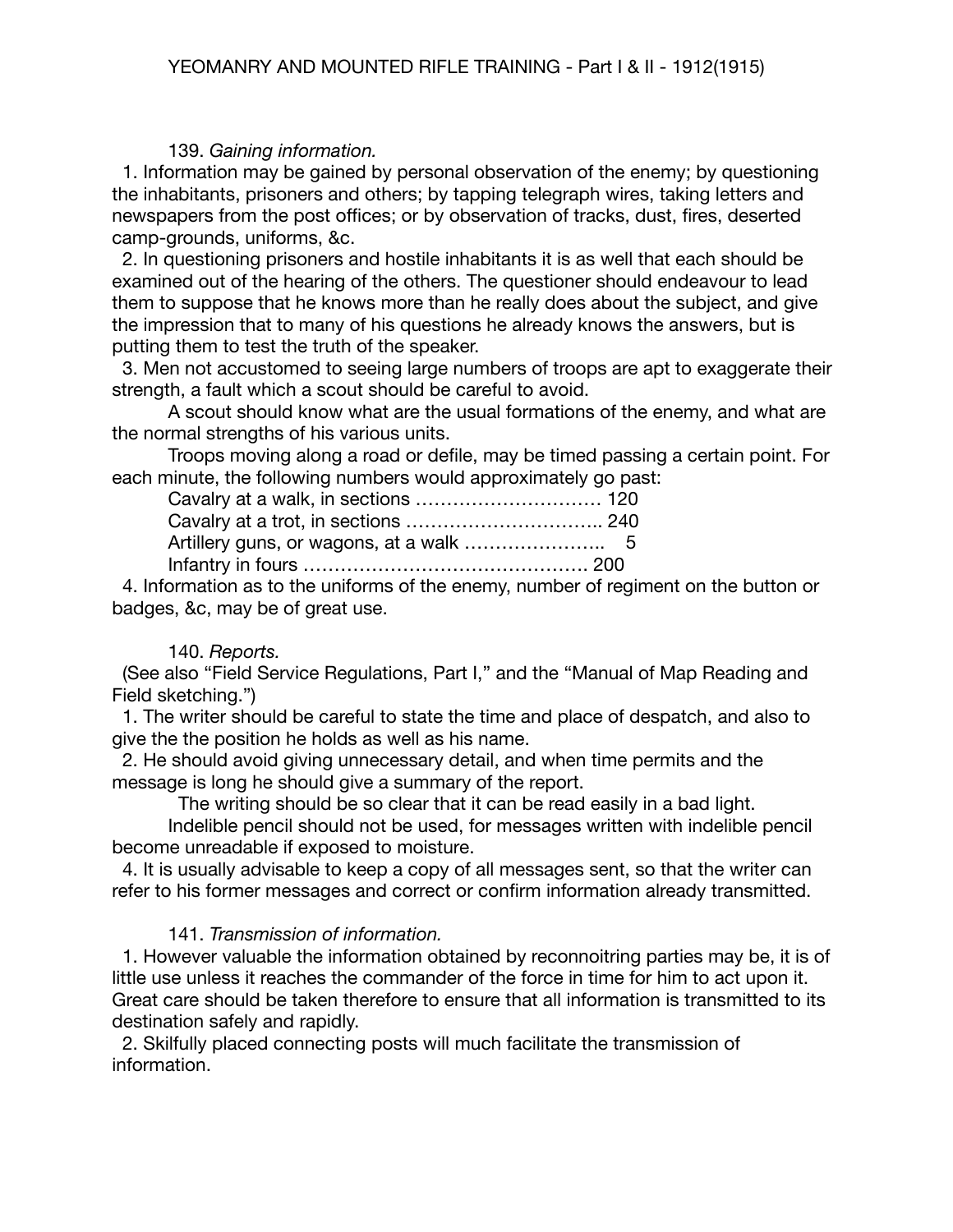Their number and strength will be regulated by the nature of the country, the attitude of the inhabitants, the proximity of the enemy, and the troops available.

As a general rule when a reconnoitring detachment is to proceed a considerable distance its commander should drop his own connecting posts as he advances.

These should be carefully hidden, well away from villages and towns, and close to water. In certain circumstances it may be advisable to entrench them or to make them sufficiently strong otherwise to withstand the attack of hostile detachments.

Every man in the reconnoitring detachment should know where connecting posts are situated.

 3. The despatch rider should be a man of resource, capable of finding his way across country. As a reconnoitring detachment advances the despatch riders, who should be detailed before the party starts, should have their attention drawn to all the roads and other routes likely to be useful on their return journey.

 4. The name of the person to whom the despatch is addressed, and the place in which he may be found, must be explained clearly to the despatch rider.

It will often be advisable for despatch riders to work in pairs, for confidence is greatly increased by company. Important despatches must be sent in duplicate by different routes, and it may be advisable to employ officers to carry them.

 5. The sender of a verbal message should always make the messenger repeat the message before leaving. The orderly should usually be told the contents of a written message.

 6. All messengers on approaching a body of troops or group of officers should call out loudly and without hesitation the unit or rank and name of the officer to whom the despatch or message is to be delivered.

Messengers should as a rule dismount immediately after handing a message to an officer. If the latter is in an exposed position or under fire, the man should dismount, hand his horse over, and come up on foot. A dismounted messenger, after handing over his message to an officer in an exposed position or under fire, should lie down.

Messengers should when possible be given receipts for their messages.

142. *The despatch of a patrol or larger detachment on an independent mission.* 1. When time permits written orders in addition to verbal instructions should be given to the patrol or detachment leader.

He should be informed:

i. what is known of the enemy and of the area and inhabitants of the country in which he is to operate.

ii. The probable moves of neighbouring reconnoitring detachments as far as they concern him.

iii. What information is required.

iv. Approximately to what distance and in what direction he must go.

v. About how long he may expect to be away.

vi. Where reports are to be sent and by what means.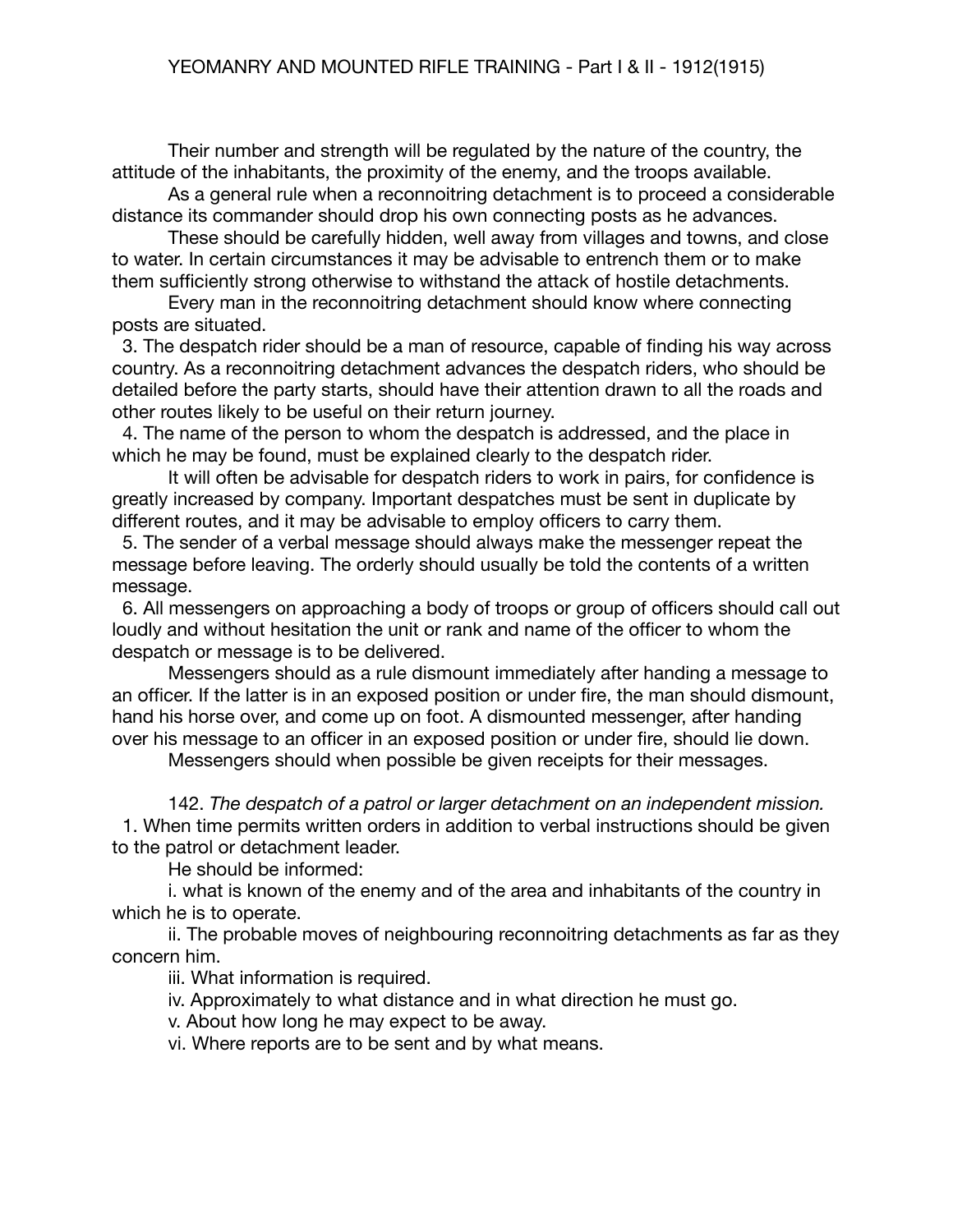He should be given an opportunity of considering his orders and of asking questions on any point that is not clear to him.

Scouts when sent out on a mission should receive similar instructions.

The copy of the instructions given to the patrol leader should be destroyed before the patrol or detachment starts.

 2. When patrols or detachments have to march considerable distance success will to a great extent depend on the careful arrangements and preparations made by the patrol or detachment leader before starting.

Such questions as the time of starting, supplies, transport, water on the march, possible positions for connecting posts must all be weighed, and a clearly defined plan of action must be adopted.

 3. If any supplies, &c., other than those carried on the horses are taken it is most important that only the minimum necessary should accompany the detachment or patrol, and that they should be carried on the best and most suitable transport available.

 4. After receiving his instructions and forming his plan of action the leader should explain his instructions and intentions to his subordinates, so that every man may know how to carry on the duty in the event of accidents.

He should warn them that if captured and questioned they should refuse to give any information beyond stating their rank and name, and tell them that in civilised warfare by international custom they cannot be punished for refusing to give any further information.

## 143. *The leading of a patrol or larger reconnoitring detachment sent on an independent mission.*

 1. Common sense rather than rules must guide the conduct of a reconnoitring detachment or patrol. The leader may employ mobility, deception, force, or extreme boldness in order to obtain information; safety may be sought in mobility, secrecy, or a wise choice of routes. But to obtain the required information it is essential that he must not be drawn away from his mission.

The action reconnaissance must as a rule be carried out by the leader of a patrol; the men who accompany him being employed to provide his protection and to transmit his messages.

 2. The normal method of advance in daylight is to move rapidly from one suitable position to another, feeling the way forward on each occasion by detaching scouts. By advancing in this manner the patrol is less liable to be surprised and the leader obtains more time for observation than would be the case if the patrol moved at a regular pace throughout the journey. The general rate of advance will depend on the proximity of the enemy and the nature of the country; when there is reasonable ground for belief that the enemy is at a distance the time spent in searching ground may be curtailed.

 3. Security on all sides should be assured; the commander or a reconnoitring detachment should, however, keep the greater part of his force well concentrated, the numbers employed on protective duty being reduced to a minimum.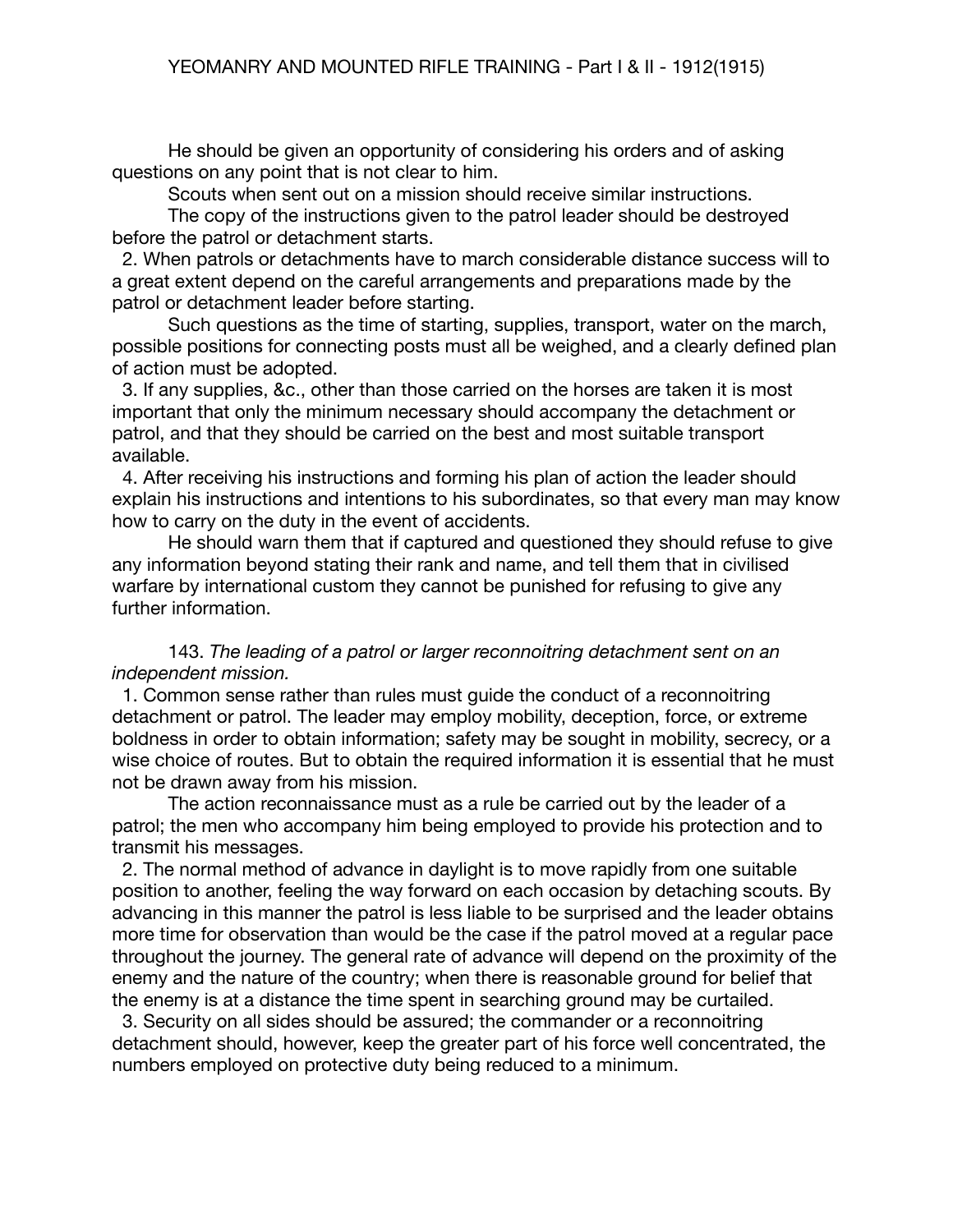4. Information will usually be obtained in the daytime; but when it is impossible to move forward in daylight without being discovered, it may be advisable to move by night up to the neighbourhood of the enemy, and to observe by day from a concealed position.

 5. When moving by day, every precaution must be taken to avoid being seen by the enemy. Should the patrol come under the observation of the enemy every effort must be made to mislead him as to the commander's intentions. When in the immediate neighbourhood of the enemy it may be advisable to avoid the roads, where hoof marks or dust may betray the presence of the patrol. Scouts should keep in the shadows as much as possible whether by day or night. The light of the sun on a bright button or on the polished seat of a saddle may disclose the presence of an otherwise hidden patrol.

Halts for the night should be made in isolated woods or lonely farms, the inhabitants of which have been seized, and which the enemy's patrols are not likely to visit. If small detachments halt before darkness sets in, they should change their position after dark; it will usually be safer to change the position even when a halt is made after dark. They should be clear of their night resting places before daybreak.

The commander of a party halted should post a few look-out men to watch in each direction, and the men should rest by their horses.

 6. No man should carry any written instructions or private diaries or papers, such as might give information to an enemy.

In the presence of civilians whether friendly or otherwise no mention should be made of the direction from which the detachment or patrol has come or of the intended advance; it is often advisable to give the inhabitants false information.

 7. A patrol on finding the enemy should as a rule send in a report and then, unless such action would be contrary to instructions, should follow him up, watching from safe hiding places. Detailed information as to his strength, dispositions, and moves should be sent in as soon as obtained.

 8. If the enemy is not found where he was expected, the reconnoitre should consider what his commander would require him to do; as a rule, negative information should be sent back.

 9. Although patrols are not sent out with primary object of fighting, and although they should seldom fight if without it they can attain their object by a careful use of the ground, it must be clearly understood that if they suddenly meet small parties of the enemy the assumption of a resolute offensive will often be their best course of action.

 10. If a patrol is cut off by the enemy, its members must make every effort to get away, so that at least one may arrive back with the information already gained, if necessary scattering and rallying again at the last halting place if no other place has been pre-arranged. Every member of a patrol, while advancing in an enemy's country, must take notice of all landmarks and distances as he goes along, so as to be able to